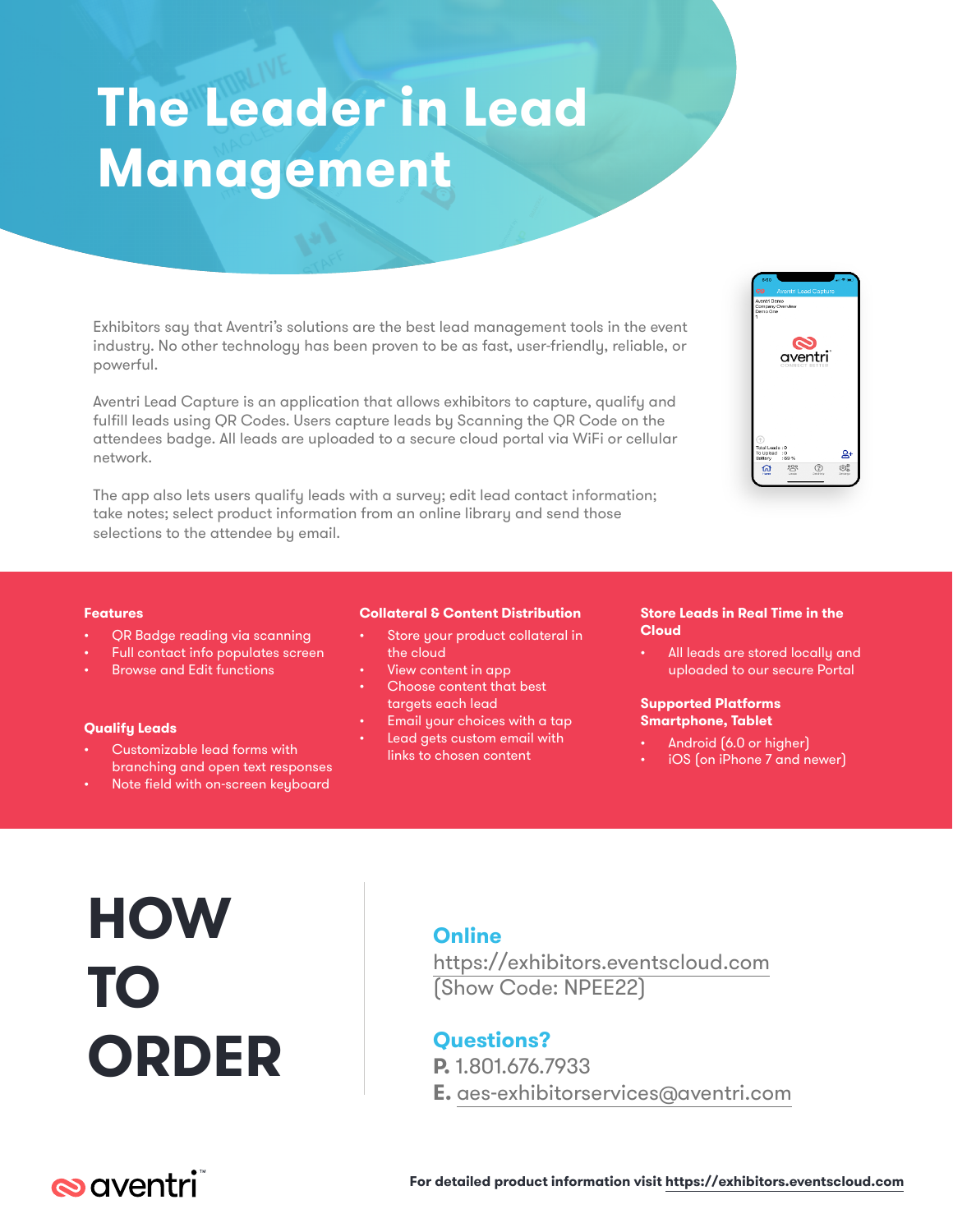



**Education & Events** Sept 28 - Oct 1, 2022 **Trade Show: Halls A-E** Sept 29 - Oct 1, 2022 Pennsylvania Convention Center Philadelphia, PA USA



Order Online: https://exhibitors.eventscloud.com [Show Code: NPEE22] | Questions? 1.801.676.7933 or aes-exhibitorservices@aventri.com

|                                                                                                                                                                                                                                                           | <b>EARLY</b><br>TILL August 14 | <b>ADVANCED</b><br>TILL September 6 | <b>ONSITE</b><br>AFTER September 6 |
|-----------------------------------------------------------------------------------------------------------------------------------------------------------------------------------------------------------------------------------------------------------|--------------------------------|-------------------------------------|------------------------------------|
| <b>Aventri Lead Capture</b><br><b>App including Device</b>                                                                                                                                                                                                |                                |                                     |                                    |
| <b>SMARTPHONE</b><br><b>INCLUDES: 1 Smartphone device and software needed</b>                                                                                                                                                                             | \$425                          | \$475                               | \$525                              |
| <b>TABLET</b><br>INCLUDES: 1 Tablet device and software needed                                                                                                                                                                                            | \$470                          | \$520                               | \$570                              |
| <b>Aventri Lead Capture App on your</b><br><b>own Smartphone/Tablet*</b> [ANDROID, iOS]<br>* BYOD (Bring Your Own Device)-See Disclaimer below.<br>iOS requirements: iPhone 7 or newer, iOS 11 or higher.<br>Android Requirements: Android 6.0 or higher. |                                |                                     |                                    |
| <b>PACKAGE</b><br><b>INCLUDES: 3 Licenses</b>                                                                                                                                                                                                             | \$595                          | \$630                               | \$680                              |
| <b>ADDITIONAL LICENSE</b><br>INCLUDES: 1 Additional License*<br>*Purchase of a 3-license package is required prior to purchasing<br>additional single licenses                                                                                            | \$130                          | \$130                               | \$130                              |
| <b>Accessories &amp; Services</b><br>LOSS/DAMAGE WAIVER FOR SMARTPHONES                                                                                                                                                                                   | \$150                          | \$150                               | \$150                              |
| <b>LOSS/DAMAGE WAIVER FOR TABLETS</b>                                                                                                                                                                                                                     | \$250                          | \$250                               | \$250                              |

IMPORTANT NOTES: Cancellations and changes subject to a \$50 processing fee. \$500 will be charged for any lost, stolen, or damaged smartphone; \$750 will be charged for any lost, stolen, or damaged<br>tablet. All items subject

### **Order Online: https://exhibitors.eventscloud.com**

## **(Show Code: NPEE22)**

For questions, contact us at **aes-exhibitorservices@aventri.com**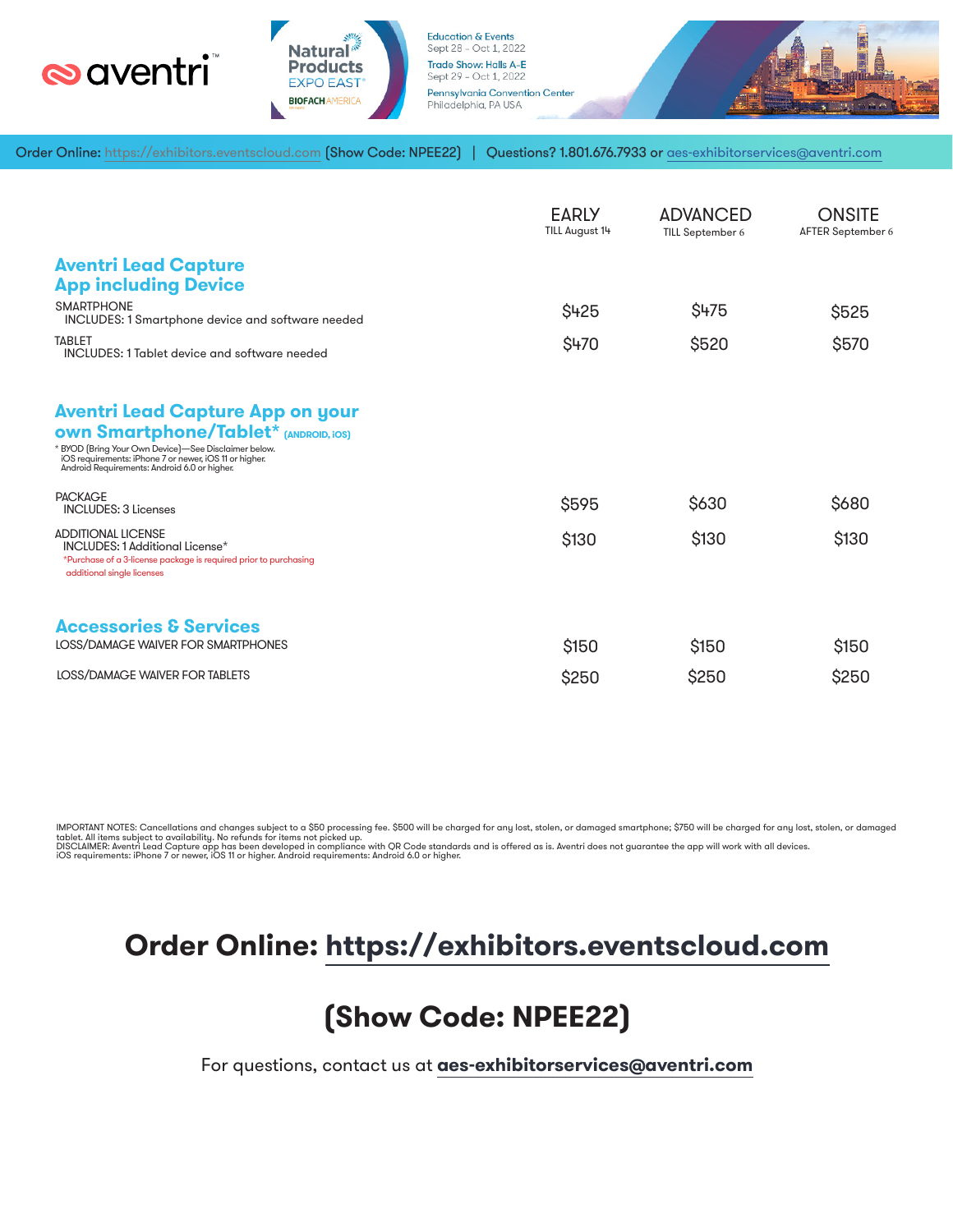



**Education & Events** Sept 28 - Oct 1, 2022 Trade Show: Halls A-E Sept 29 - Oct 1, 2022 **Pennsylvania Convention Center** Philadelphia, PA USA



All hardware, services and applications provided by Aventri are subject to the following Terms & Conditions

#### **1) ORDERS AND DEADLINES**

a) Payment for orders must be received in full by the discount deadline in order to be eligible for that pricing.

b) All orders submitted after the Pre-Show deadline (including onsite orders) are subject to availability.

#### **2) PAYMENT TERMS AND CANCELLATIONS**

a) Orders with open balances 7 business days before show open will be cancelled. Orders can be re-processed for a US\$50 fee if payment is received within 7 days prior to show open. In such cases, device configuration may be delaued.

b) Such cancelled orders are subject to onsite pricing if re-order is handled onsite. In such cases, device configuration may be delayed.

c) If payment received is different from published prices, Aventri will adjust payment amount to the price on Order Form or online Store.

d) All order revisions placed after the Pre-Show deadline are subject to a \$50 processing fee.

e) No refunds after Pre-Show deadline.

f) Devices/solutions that are unused or not picked up are not refundable. g) If your device/solution is not functioning properly, immediately escalate your issue to the Lead Retrieval Service Desk. A refund or replacement device will not be supplied if the issue is not escalated to an onsite Aventri Representative in a timely manner.

#### **3) ONSITE SERVICES AND TERMS**

a) To ensure a smooth onsite experience, please visit the Lead Retrieval Service Desk to pick-up your solution/device one day prior to show open. b) Orders placed onsite may require up to an hour of processing time and it is highly recommended that orders be placed well in advance of the show. c) Onsite modification(s) or new customization(s) of Aventri devices are subject to a processing fee and technician availability.

d) Companies renting or utilizing Aventri products/services agree to comply with any and all Terms of Usage set by Show Management and/or Aventri. Should terms of Usage be violated by any party, Aventri will be held harmless and reserves the right to terminate services without issuing a refund or compensating parties involved. Further, such violation may result in the nondelivery of leads/scans/data files.

#### **4) EXHIBITOR TERMS OF USAGE**

a. For a misplaced, stolen, or damaged Aventri Lead Capture (ALC) on Tablet, the exhibitor shall be responsible for a \$750 replacement fee. For a misplaced, stolen, or damaged ALC on Smartphone, the exhibitor shall be responsible for a \$500 replacement fee. For a misplaced, stolen, or damaged ALC for PC reader, the exhibitor shall be responsible for a \$250 replacement fee. For a misplaced, stolen, or damaged wireless printer or keyboard, the exhibitor shall be responsible for a \$400 replacement fee; and for a misplaced, stolen, or damaged iPad or iPhone reader, the exhibitor shall be responsible for a \$150 replacement fee; and for a misplaced, stolen, or damaged power supply, the exhibitor shall be responsible for a \$25 replacement fee. If the Loss/Damage Waiver fee is paid for a device, Aventri will waive the exhibitor's responsibility to return that device or return it undamaged.

#### b. Loss/Damage Waiver Rules:

i) The fee waives the exhibitor's responsibility to return a device, or return a device undamaged, to Aventri. Exhibitor must report loss, theft or damage to Aventri Lead Retrieval Service Desk promptly. For any device believed to be lost or stolen, exhibitor must file a police/security report and forward a copy to the assigned Aventri representative.

c. Data Retention Policy: Aventri will store personal data collected via its Applications on its secured servers for only as long as a legitimate business reason for retention exists, as defined by show management, as the Data Controller. If the Data Controller has not specified a time frame for data retention, Aventri will keep the data on its servers for a maximum of 18 months from close of the event, after which date will either the data will be destroyed, returned to show management or rendered anonymous, with no ability to identify the personal data of any individual whatsoever.

#### **5) LIMITATION OF LIABILITY**

a) Aventri does not guarantee any level of Return on Investment related to the use of Aventri products/services. Aventri provides a convenient service that uploads data to a secure Website via Aventri's mobile cellular data network for password protected access by exhibitors. Aventri does not guarantee connectivity will be active at all times. Upon Receiving notification of your login information, we recommend that you login to the Aventri Portal site to verify that your data is available.

We also recommend that you contact our Service Desk for any reason (i.e., lost or stolen device), or if your data is not available at our online site. b) Aventri shall not be held liable for any unforeseen happenings (i.e., Acts of God, union labour strikes, building or grounds damage, loss of power, travel or work stoppages) that may cause the show to be cancelled or postponed. In any such event, the obligations of Aventri for services not rendered shall be terminated and Aventri shall be entitled to all payments received.

#### **6) DATA PRIVACY**

a) The lead gathering software applications ("Applications") you have licensed for this event allow you to collect business card information stored in contactless badge media, called Aventri Lead Capture app, issued to each registrant. The Aventri lead gathering application you are provided with is loaded on a device that has a short range contactless smart card reader and the software uses a secured encrypted key that unlocks the content on the registrant's badge. The Applications are the only ones that can enable the reading of content of an Aventri badge, and you can only read a badge if you bring the reader or the card within 2 cm of each other. During the registration process, the registrant will be asked for his/her consent to exhibitors' collection and use of the registrant's personal data stored on the Aventri badge (the "Consent"). You are also required to affirmatively inform the registrant that you are scanning their Aventri badge and collecting their personal data so that you can contact them as a follow-up to their visit at your location. If the registrant objects to you scanning their Aventri badge you must not scan the Aventri badge for access to the registrant's personal data.

b)Subject to subsection h) below, you agree that when collecting information and personal data ("Personal Data") through these Applications, you will become a data processor or a sub-processor, as defined in the General Data Protection Regulation ("GDPR") and as the same or analogous terms are defined in the UK Data Protection Act 1998 and the Spanish Protection of Personal Data Act 1999 and applicable US Data Privacy laws(collectively, the "Privacy Laws") . As a data processor, you have independent obligations under the GDPR and the other Privacy Laws and hereby agree to fully comply with the following data protection and information security requirements (the "Requirements") –

c) Definitions. For the purposes of these Requirements: (i) "Data Processor", "Data Controller", "Sub-processor", "Data Subject", "Personal Data", "Special Categories of Personal Data", "Supervisory Authority," "Process" and "Processing" shall have the same meaning as set out in Article 4 of the GDPR; (ii) "Services" shall mean the services provided and procured under the Agreement; (iii) "Data Protection Laws" means any data protection laws applicable to Processing of Personal Data contemplated by the Agreement of which these Requirements are a part; (iv) "Exhibitor" means you; (v) "Information Security" is the practice of preventing unauthorized access, use, disclosure, disruption, denial of access, modification, inspection, recording or destruction of information, regardless of the form; (vi) "Standard Contractual Clauses" means the standard contractual clauses for the transfer of Personal Data from the European Union, European Economic Area, Switzerland and the United Kingdom, to Data Processors established in third countries (Data Controller-to-Data Processor transfers), as set out in the Annex to Commission Decision 2010/87/EU; (vii) "Top 10 Risks" mean those risks to Information Security set out in the Open Web Application Security Project - (https://www.owasp.org/index.php/Category:OWASP\_Top\_Ten\_Project); (viii) "IT System" means any IT system involved in the provision of services and deliverables contemplated by the Agreement; (ix) "Relevant Data" means Personal Data and any other non-public data collected, held, or Processed by you or on behalf of Aventri, regardless of the form, whether

 Your order and use of Aventri products, services and equipment implies that you have read, understood and agreed to the Terms & Conditions stated herein.